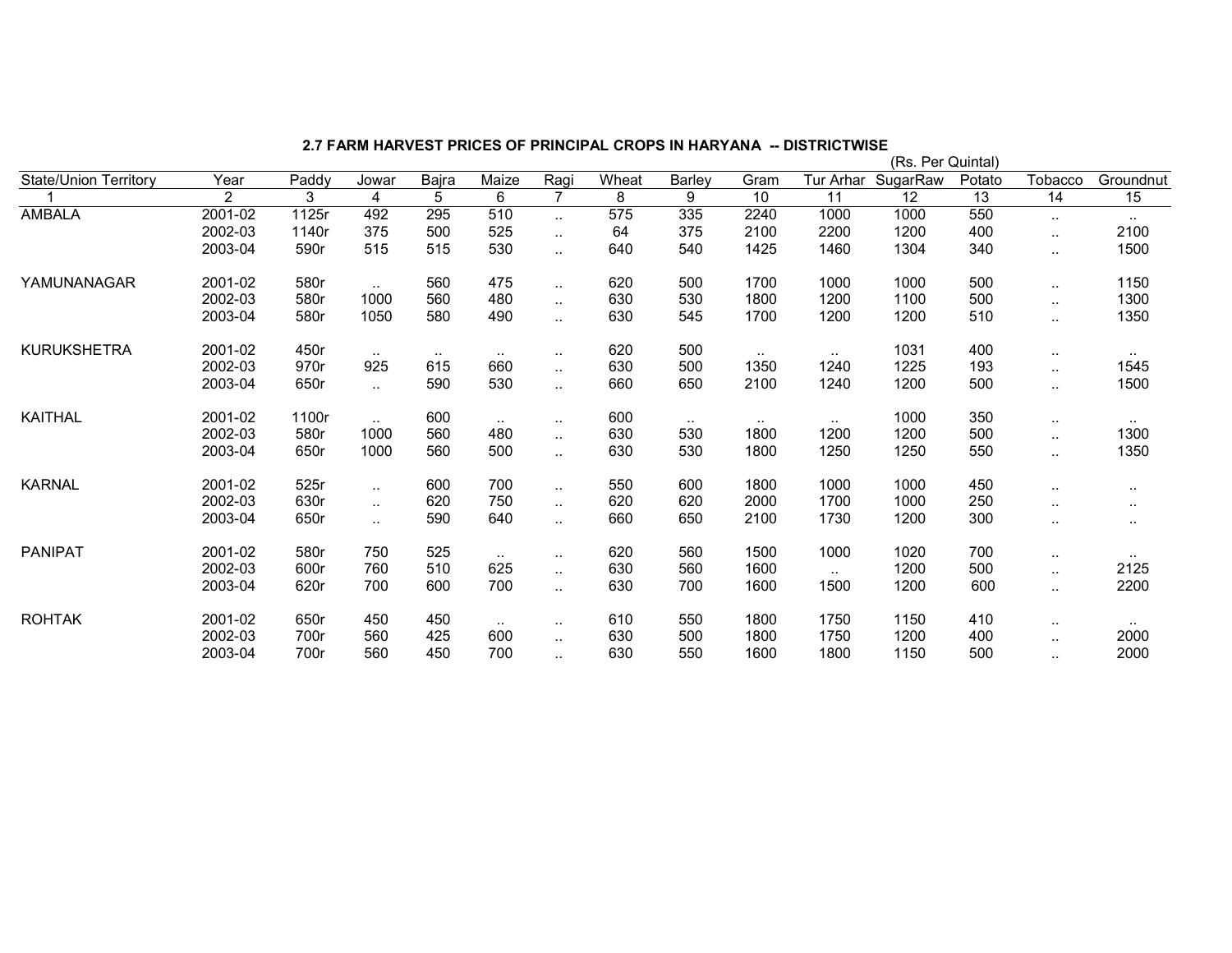|                              |                |       |       |       |               |                        |       |        |      |           | (Rs. Per Quintal) |                 |           |               |
|------------------------------|----------------|-------|-------|-------|---------------|------------------------|-------|--------|------|-----------|-------------------|-----------------|-----------|---------------|
| <b>State/Union Territory</b> | Year           | Paddy | Jowar | Bajra | Maize         | Ragi                   | Wheat | Barley | Gram | Tur Arhar | SugarRaw          | Potato          | Tobacco   | Groundnut     |
|                              | $\overline{2}$ | 3     | 4     | 5     | 6             | $\overline{7}$         | 8     | 9      | 10   | 11        | 12                | $\overline{13}$ | 14        | 15            |
| <b>SONIPAT</b>               | 2001-02        | 540r  | 500   | 350   | $\sim$        | $\sim$                 | 620   | 530    | 1400 | 2000      | 1200              | 200             | $\ldots$  | $\sim$        |
|                              | 2002-03        | 650r  | 500   | 400   | 460           | $\ddotsc$              | 630   | 540    | 1400 | 1100      | 1200              | 250             | $\ddotsc$ | 1100          |
|                              | 2003-04        | 580r  | 510   | 400   | 480           | $\ddotsc$              | 630   | 550    | 1500 | 1100      | 1100              | 250             | $\cdot$ . | $\sim$ $\sim$ |
| <b>HISAR</b>                 | 2001-02        | 840r  | 450   | 450   | $\sim$        | $\sim$                 | 600   | 500    | 2400 | 3000      | 1300              | 600             | $\sim$    | $\sim$        |
|                              | 2002-03        | 950r  | 450   | 448   | 500           | $\ddotsc$              | 657   | 445    | 1380 | 2625      | 1050              | 600             | $\ddotsc$ | 1500          |
|                              | 2003-04        | 650r  | 500   | 450   | 500           | $\ddotsc$              | 630   | 450    | 1300 | 2600      | 1050              | 600             | $\ddotsc$ | 1500          |
| <b>SIRSA</b>                 | 2001-02        | 500r  | 500   | 400   | $\sim$ $\sim$ | $\sim$                 | 582   | 330    | 1650 | 2000      | 1350              | 300             | $\cdot$ . | 1100          |
|                              | 2002-03        | 500r  | 500   | 400   | 450           | $\ldots$               | 582   | 330    | 1700 | 1500      | 1350              | 300             | $\sim$    | 1100          |
|                              | 2003-04        | 650r  | 500   | 450   | 500           | $\ddotsc$              | 650   | 400    | 1700 | 2600      | 1300              | 300             | $\ddotsc$ | 1100          |
| <b>BHIWANI</b>               | 2001-02        | 540r  | 500   | 550   | $\sim$        | $\ddot{\phantom{a}}$ . | 610   | 450    | 1100 | 2200      | 1300              | 300             |           |               |
|                              | 2002-03        | 500r  | 500   | 550   | 500           | $\ddotsc$              | 610   | 450    | 1100 | 1750      | 1300              | $\sim$          |           | $\cdot$ .     |
|                              | 2003-04        | 570r  | 500   | 500   | 500           | $\sim$                 | 650   | 450    | 1100 | 2600      | 1300              | $\sim$          | $\sim$    | $\cdot$ .     |
| <b>GURGAON</b>               | 2001-02        | 540r  | 600   | 625   | $\sim$        | $\ddot{\phantom{1}}$   | 600   | 550    | 2100 | 2350      | 825               | 325             | $\ddotsc$ |               |
|                              | 2002-03        | 650r  | 650   | 600   | 675           | $\ddot{\phantom{a}}$ . | 630   | 575    | 1900 | 3000      | 1100              | 450             | $\ddotsc$ | 2150          |
|                              | 2003-04        | 1400r | 650   | 600   | 670           | $\ddotsc$              | 650   | 600    | 1950 | 2800      | 1250              | 425             | $\cdot$ . | 1500          |
| <b>FARIDABAD</b>             | 2001-02        | 540r  | 600   | 450   | 450           | $\sim$                 | 620   | 450    | 1100 | 1800      | 825               | 400             | $\sim$    | $\sim$        |
|                              | 2002-03        | 550r  | 600   | 350   | 475           | $\ddot{\phantom{a}}$   | 630   | 525    | 1400 | 1700      | 1100              | 400             | $\ddotsc$ | 1300          |
|                              | 2003-04        | 975r  | 610   | 370   | 500           | $\sim$                 | 640   | 550    | 1400 | 1750      | 1200              | 500             | $\ldots$  | 1325          |
| <b>JIND</b>                  | 2001-02        | 600r  | 375   | 371   | $\mathbf{L}$  | $\sim$                 | 705   | 550    | 1660 | 2000      | 1300              | 650             | $\cdot$ . | $\sim$ $\sim$ |
|                              | 2002-03        | 615r  | 612   | 569   | 605           | $\ddotsc$              | 630   | 515    | 1525 | 1539      | 1200              | 250             | . .       |               |
|                              | 2003-04        | 574r  | 675   | 505   | 618           | $\ddotsc$              | 630   | 550    | 1550 | 1045      | 1300              | 262             | $\ddotsc$ |               |
| MAHENDRAGARH                 | 2001-02        | 1400r | 500   | 600   | $\sim$        | $\ddotsc$              | 620   | 500    | 1800 | $\sim$    |                   | 800             | $\cdot$ . | 1400          |
|                              | 2002-03        | 1400r | 500   | 500   | 600           | $\ddotsc$              | 630   | 500    | 1800 | 1950      | 1200              | 500             | $\cdot$ . | 2000          |
|                              | 2003-04        | 590r  | 500   | 500   | 600           | $\ddotsc$              | 630   | 500    | 1800 | 2000      | 1250              | 500             | $\ddotsc$ | 2000          |

2.7 FARM HARVEST PRICES OF PRINCIPAL CROPS IN HARYANA -- DISTRICTWISE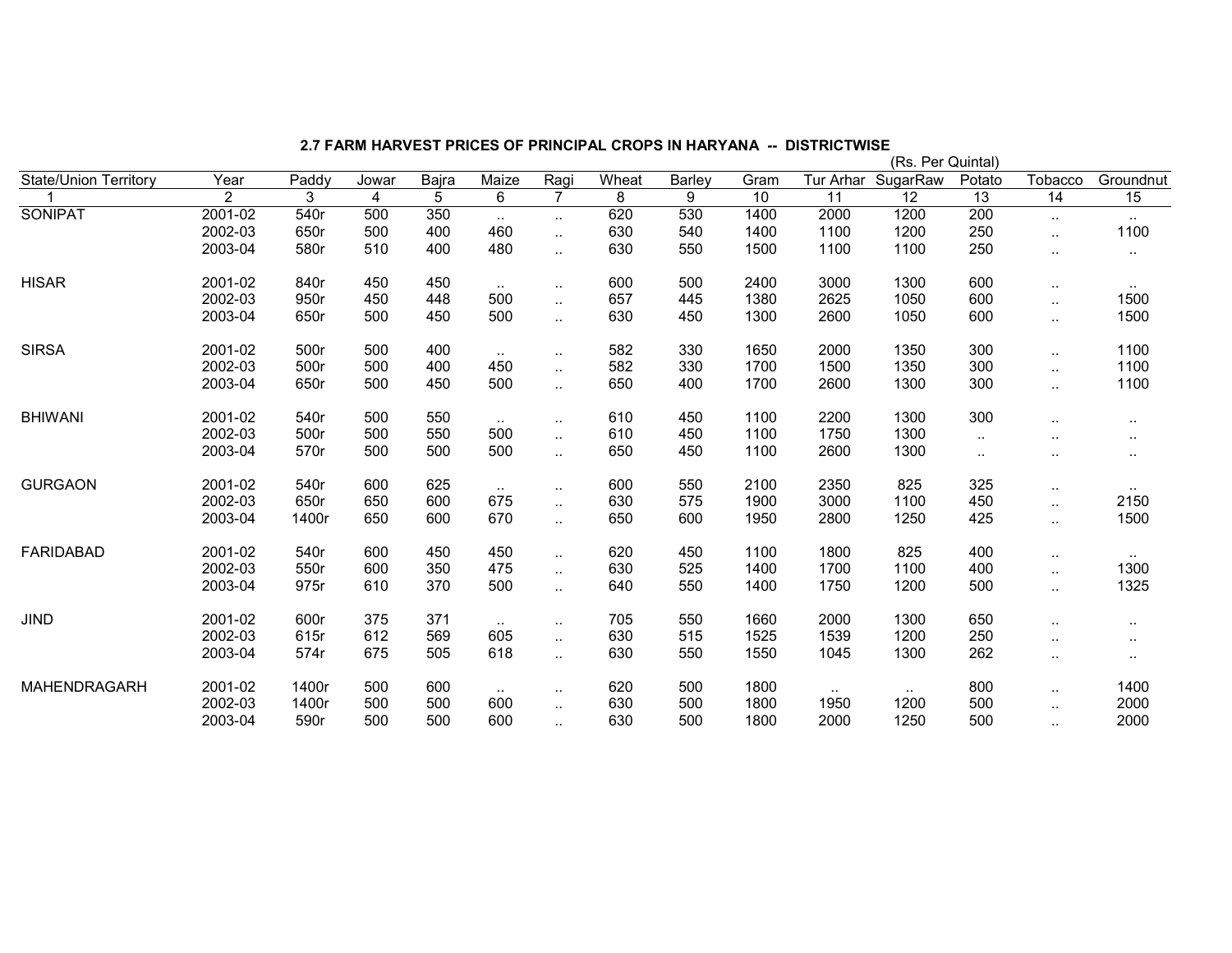|                                           |                |       |           |       |               |                |       |        | (Rs. Per Quintal) |           |              |        |               |               |  |
|-------------------------------------------|----------------|-------|-----------|-------|---------------|----------------|-------|--------|-------------------|-----------|--------------|--------|---------------|---------------|--|
| <b>State/Union Territory</b>              | Year           | Paddy | Jowar     | Bajra | Maize         | Ragi           | Wheat | Barley | Gram              | Tur Arhar | Sugar<br>Raw | Potato | Tobacco       | Groundnut     |  |
|                                           | $\overline{2}$ | 3     | 4         | 5     | 6             | $\overline{7}$ | 8     | 9      | 10                | 11        | 12           | 13     | 14            | 15            |  |
| <b>REWARI</b>                             | 2001-02        | 1100r | 425       | 375   |               | $\sim$ $\sim$  | 720   | 452    | 1750              | $\ddotsc$ | 1050         | 325    |               | $\sim$ $\sim$ |  |
|                                           | 2002-03        | 1265r | 540       | 585   | $\sim$ $\sim$ | $\sim$ $\sim$  | 605   | 590    | 1610              | 2600      | 1200         | 300    |               | 1600          |  |
|                                           | 2003-04        | 620r  | 535       | 420   |               | $\sim$ $\sim$  | 683   | 500    | 1250              | 2900      | 1300         | 350    |               | 1030          |  |
| <b>PANCHKULA</b>                          | 2001-02        | 1100r |           | 425   | 510           | $\ddotsc$      | 600   | 500    | 1500              | 1000      | 1000         | 550    |               | $\sim$        |  |
|                                           | 2002-03        | 595r  | 575       | 575   | 590           | $\ddotsc$      | 633   | 592    | 1550              | 1975      | 1150         | 450    |               | 2000          |  |
|                                           | 2003-04        | 580r  | 575       | 575   | 595           | $\ddotsc$      | 631   | 592    | 1550              | 2000      | 1200         | 450    |               | 2000          |  |
| <b>JHAJJAR</b>                            | 2001-02        | 1400r | 800       | 660   |               | $\sim$ $\sim$  | 620   | 800    | 1700              | 2000      | 1650         | 600    | $\cdot$ .     | $\sim$        |  |
|                                           | 2002-03        | 1500r | 900       | 711   | 410           | $\ddotsc$      | 630   | 700    | 1750              | 2050      | 1260         | 650    |               | 2500          |  |
|                                           | 2003-04        | 574r  | 560       | 450   | $\ddotsc$     | $\sim$ $\sim$  | 630   | 530    | 1600              | 1800      | 1200         | 500    |               | $\sim$ $\sim$ |  |
| <b>FATEHABAD</b>                          | 2001-02        | 800r  | $\ddotsc$ | 400   |               | $\sim$ $\sim$  | 620   | 450    | 1700              | $\ddotsc$ | 950          | 300    |               |               |  |
|                                           | 2002-03        | 650r  | $\ddotsc$ | 410   | 450           | $\ddotsc$      | 630   | 460    | 1750              | 1500      | 950          | 400    | $\sim$ $\sim$ | 1300          |  |
|                                           | 2003-04        | 650r  | $\ddotsc$ | 450   | 460           | $\ddotsc$      | 630   | 470    | 1840              | 1500      | 1600         | 600    |               | 1300          |  |
|                                           |                |       |           |       |               |                |       |        |                   |           |              |        |               |               |  |
| <b>HARYANA</b>                            | 2001-02        | 699r  | 602       | 728   | 515           | $\sim$         | 616   | 482    | 1425              | 1799      | 1056         | 430    | $\ddotsc$     | 1233          |  |
| <b>(STATE WEIGHTED</b><br><b>AVERAGE)</b> | 2002-03        | 701r  | 659       | 530   | 556           | $\ddotsc$      | 626   | 471    | 1456              | 1597      | 1154         | 339    |               | 1374          |  |
|                                           | 2003-04        | 642r  | 567       | 434   | 567           | $\ddotsc$      | 640   | 479    | 1399              | 1643      | 1204         | 458    |               | 1291          |  |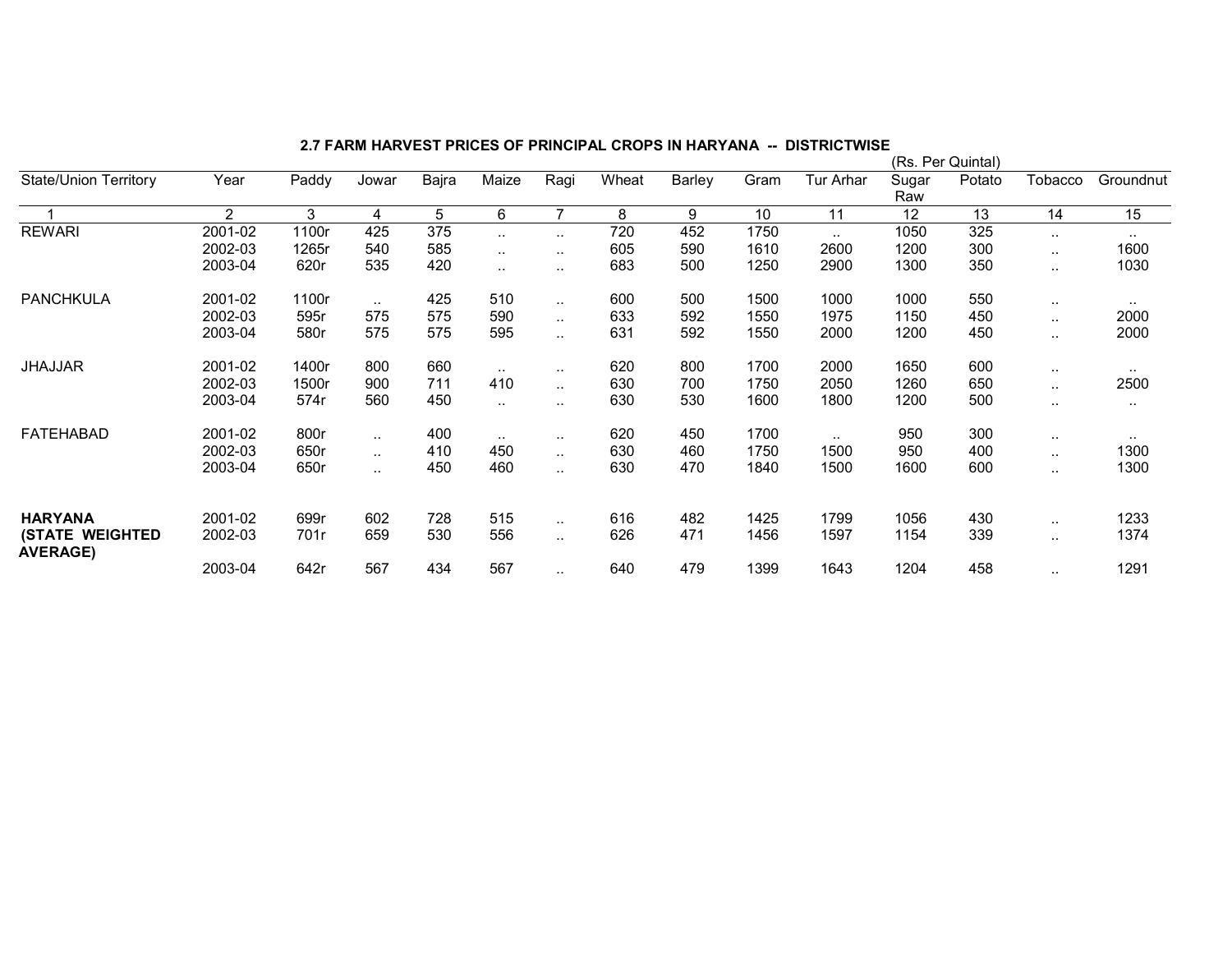|                              |                    |               |                      |                      |                                     |                      |                  |                        |                |                         | (Rs. Per Quintal)    |              |                     |                       |
|------------------------------|--------------------|---------------|----------------------|----------------------|-------------------------------------|----------------------|------------------|------------------------|----------------|-------------------------|----------------------|--------------|---------------------|-----------------------|
| <b>State/Union Territory</b> | Year               |               |                      |                      | RapeSeed Sesamum Linseed CasterSeed | Toria                | Cotton           | Jute                   | Sunnhemp       | Pepper                  | Ginger               | Chilly       | Turmeric            | Mesta                 |
|                              | $\overline{2}$     | 16            | 17                   | 18                   | 19                                  | 20                   | 21               | 22                     | 23             | 24                      | 25                   | 26           | 27                  | 28                    |
| <b>AMBALA</b>                | 2001-02            | 1037          | $\sim$               | $\ddot{\phantom{a}}$ | $\sim$                              | $\ddot{\phantom{1}}$ | 2000D<br>2000A   | $\sim$                 | $\cdot$ .      | $\sim$                  | $\sim$               | 1600         | $\sim$              | $\sim$                |
|                              | 2002-03            | 2500          | 1900                 |                      | $\sim$                              | 2500                 | 2500D<br>2800A   | $\sim$                 | $\cdot$ .      |                         |                      | 2100         | $\cdot$ .           | $\cdot$ .             |
|                              | 2003-04            | 1700          | 1500                 | $\ddot{\phantom{1}}$ | $\cdot$ .                           | 1700                 | 1760D<br>1875A   | $\sim$                 |                | $\sim$                  | $\sim$               | 2100         | $\cdot$ .           | $\sim$                |
| YAMUNANAGAR                  | 2001-02            | 1200          | $\cdot$ .            |                      | $\cdot$ .                           | $\sim$               | 1600D<br>1600A   | $\sim$                 |                | ٠.                      | $\sim$               | 2000         | $\cdot$ .           | $\cdot$ .             |
|                              | 2002-03            | 1300          | 2500                 | $\ddotsc$            | $\sim$                              | 1200                 | 1600D<br>1600A   | $\sim$                 | . .            | $\sim$                  | ٠.                   | $\sim$       | $\sim$              | $\cdot$ .             |
|                              | 2003-04            | 1250          | 2500                 | $\ddot{\phantom{1}}$ | $\cdot$ .                           | 1250                 | 1600D<br>1800A   | $\sim$                 | $\sim$         | $\sim$                  | $\cdot$ .            | $\sim$       | $\sim$              | $\cdot$ .             |
| <b>KURUKSHETRA</b>           | 2001-02            | $\sim$ $\sim$ |                      |                      | $\sim$                              | $\sim$ $\sim$        | $\sim$           |                        |                | $\sim$                  | $\sim$               | 2000         | $\cdot$ .           | $\sim$                |
|                              | 2002-03            | 1500          | $\ddot{\phantom{a}}$ | $\ddotsc$            | $\sim$                              | 1220                 | $\cdot$ , .      | $\sim$ $\sim$          | $\sim$ $\sim$  | $\cdot$ .               | $\sim$ $\sim$        | 2160         | $\cdot$ .           | $\sim$                |
|                              | 2003-04            | 1500          | $\cdot$ .            | $\ddot{\phantom{a}}$ | $\cdot$ .                           | 1200                 | 1700D<br>1700A   |                        | $\sim$ $\sim$  | $, \ldots$              | $\sim$               | 2100         | $\cdot$ .           | $\cdot$ .             |
| <b>KAITHAL</b>               | 2001-02            | 1200          | $\cdot$ .            | $\cdot$ .            | $\cdot$ .                           | $\sim$               | 2000D<br>1800A   | $\cdot$ .              | $\cdot$ .      | $\sim$                  | $\ddot{\phantom{a}}$ |              | $\sim$              | $\ddot{\phantom{a}}$  |
|                              | 2002-03            | 1300          | 2500                 | $\sim$               | $\sim$                              | 1200                 | 1600D<br>1600A   | $\sim$                 |                | ٠.                      | $\sim$               | $\sim$       | $\cdot$ .           | $\cdot$ .             |
|                              | 2003-04            | 1250          | 2500                 | $\ddotsc$            | $\cdot$ .                           | 1250                 | 1600D<br>1600A   |                        | . .            | ٠.                      | $\sim$               | 2100         | $\cdot$ .           | $\sim$                |
| <b>KARNAL</b>                | 2001-02            | 1000          | $\sim$               | , ,                  | $\sim$ $\sim$                       | $\sim$               | $\sim$           |                        | $\sim$ $\sim$  | $\sim$                  | $, \ldots$           | 2200         | $\cdot$ .           | $\sim$ $\sim$         |
|                              | 2002-03<br>2003-04 | 1500<br>1710  | 1800<br>$\sim$       | $\cdot$ .<br>$\sim$  | $\sim$<br>$\sim$                    | 1200<br>1300         | $\sim$<br>$\sim$ | $\cdot$ .<br>$\cdot$ . | $\sim$<br>2200 | $\sim$<br>$\sim$ $\sim$ | $\sim$<br>$\sim$     | 2600<br>2710 | $\cdot$ .<br>$\sim$ | $\cdots$<br>$\cdot$ . |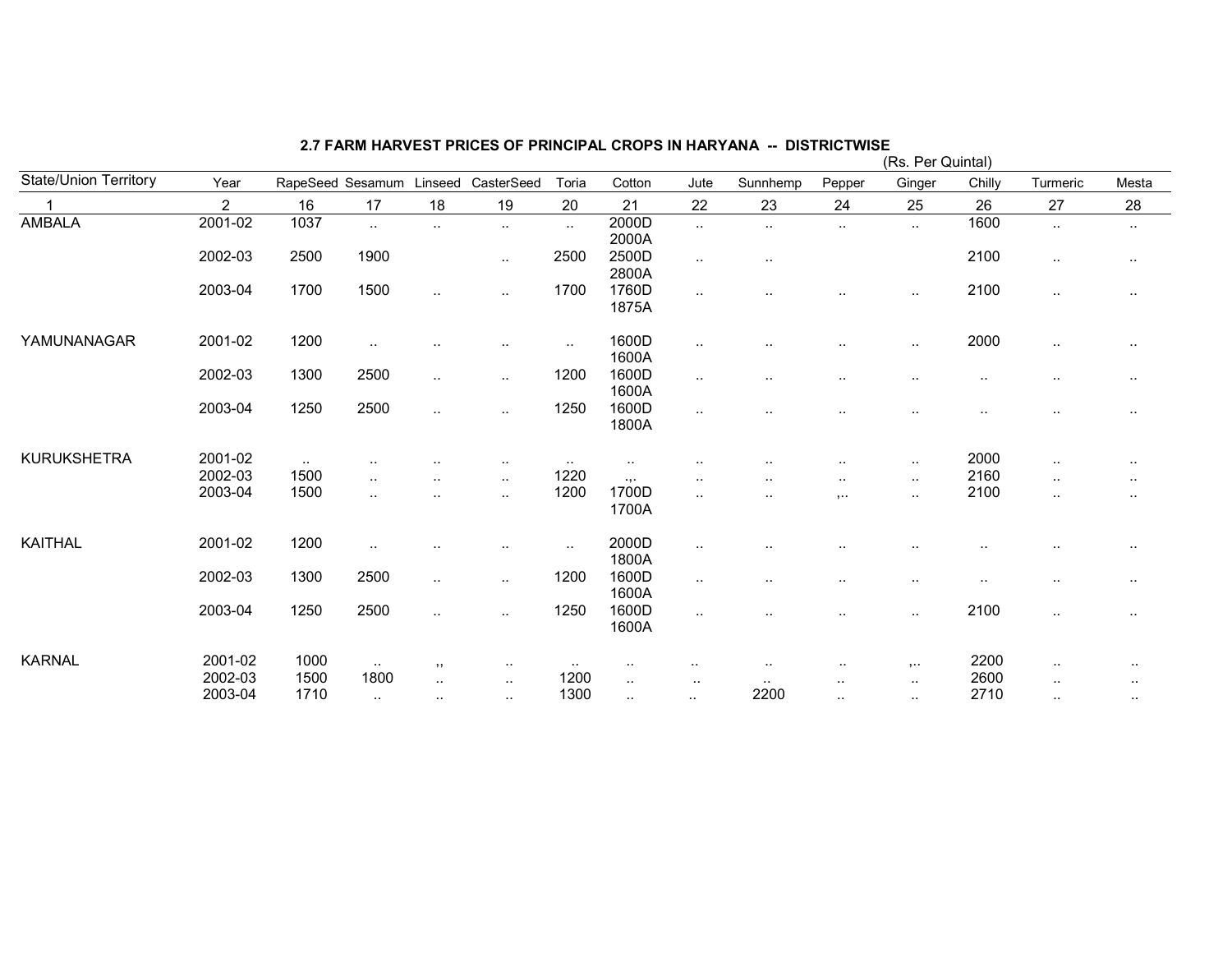|                              |                |      |                  |           |            |        |                |                      |                      |                        | (Rs. Per Quintal) |                      |           |                      |
|------------------------------|----------------|------|------------------|-----------|------------|--------|----------------|----------------------|----------------------|------------------------|-------------------|----------------------|-----------|----------------------|
| <b>State/Union Territory</b> | Year           |      | RapeSeed Sesamum | Linseed   | CasterSeed | Toria  | Cotton         | Jute                 | Sunnhemp             | Pepper                 | Ginger            | Chilly               | Turmeric  | Mesta                |
| $\mathbf{1}$                 | $\overline{2}$ | 16   | 17               | 18        | 19         | 20     | 21             | 22                   | 23                   | 24                     | 25                | 26                   | 27        | 28                   |
| <b>PANIPAT</b>               | 2001-02        | 1320 | $\ddotsc$        | $\sim$    | $\cdot$ .  | $\sim$ | 1820D          | $\sim$               | $\ddotsc$            | $\sim$                 | $\sim$            | 2250                 | $\sim$    | $\sim$               |
|                              |                |      |                  |           |            |        | 1810A          |                      |                      |                        |                   |                      |           |                      |
|                              | 2002-03        | 1320 | 1830             | $\sim$    | $\sim$     | 1280   | 1800D          | $\ddotsc$            | $\ddot{\phantom{a}}$ | $\ddot{\phantom{0}}$   | $\cdot$ .         | 2260                 | $\sim$    | $\sim$               |
|                              |                |      |                  |           |            |        | 1810A          |                      |                      |                        |                   |                      |           |                      |
|                              | 2003-04        | 1500 | 1850             | $\ddotsc$ | $\cdot$ .  | 1500   | 1800D          | $\cdot$ .            | . .                  |                        | $\cdot$ .         | 2100                 | $\cdot$ . | $\ddot{\phantom{1}}$ |
|                              |                |      |                  |           |            |        | 1800A          |                      |                      |                        |                   |                      |           |                      |
| <b>ROHTAK</b>                | 2001-02        | 1550 | $\cdot$ .        |           | $\cdot$ .  | $\sim$ | 2200D          | $\ddotsc$            | 2200                 | ٠.                     |                   | $\cdot$ .            | $\sim$    | $\sim$               |
|                              |                |      |                  |           |            |        | 2500A          |                      |                      |                        |                   |                      |           |                      |
|                              | 2003-04        | 1600 | 3000             | $\ddotsc$ | $\cdot$ .  | 1300   | 2200D          | $\sim$               | 2200                 | ٠.                     | $\cdot$ .         | 3600                 | $\sim$    | $\sim$               |
|                              |                |      |                  |           |            |        | 2200A          |                      |                      |                        |                   |                      |           |                      |
|                              | 2003-04        | 1650 | 2200             | $\ddotsc$ | $\ddotsc$  | 1000   | 2350D          | $\ldots$             | 2200                 | $\ddot{\phantom{0}}$   | $\cdot$ .         | 3650                 | $\sim$    | $\sim$               |
|                              |                |      |                  |           |            |        | 2200A          |                      |                      |                        |                   |                      |           |                      |
| SONIPAT                      | 2001-02        | 1000 | $\sim$           |           | $\sim$     | $\sim$ | 1800D          | $\cdot$ .            | $\sim$ $\sim$        | $\ddot{\phantom{a}}$ . | $\sim$            | 2250                 | $\sim$    | $\cdot$ .            |
|                              |                |      |                  |           |            |        | 1900A          |                      |                      |                        |                   |                      |           |                      |
|                              | 2002-03        | 1200 | 1400             | $\ddotsc$ | $\cdot$ .  | 800    | 1800D          | $\sim$               | 1400                 | $\cdot$ .              |                   | 1800                 | $\sim$    | $\cdot$ .            |
|                              |                |      |                  |           |            |        | 1800A          |                      |                      |                        |                   |                      |           |                      |
|                              | 2003-04        | 1300 | 1500             | $\sim$    | $\cdot$ .  | 800    | 1800D          | $\sim$               | 1400                 | $\cdot$ .              | $\sim$            | 1850                 | $\sim$    | $\sim$               |
|                              |                |      |                  |           |            |        | 1800A          |                      |                      |                        |                   |                      |           |                      |
| <b>HISAR</b>                 | 2001-02        | 1480 | 2200             | $\ddotsc$ | $\ddotsc$  | $\sim$ | 1900D          | $\ddotsc$            | $\cdot$              | $\cdot$ .              | $\ddotsc$         | 2500                 | $\cdot$ . | $\cdot$ .            |
|                              |                |      |                  |           |            |        | 2000A          |                      |                      |                        |                   |                      |           |                      |
|                              | 2002-03        | 1825 | 2200             | $\sim$    | $\cdot$ .  | 1200   | 1750D          | $\sim$               |                      | $\ddot{\phantom{a}}$ . | $\cdot$ .         | 2500                 | $\sim$    | $\cdot$ .            |
|                              |                |      |                  |           |            |        | 2315A          |                      |                      |                        |                   |                      |           |                      |
|                              | 2003-04        | 1300 | 2200             | $\ddotsc$ | $\ddotsc$  | 1200   | 1700D<br>1700A | $\ddot{\phantom{a}}$ | $\cdot$ .            | $\cdot$ .              | $\ddotsc$         | 2500                 | $\sim$    | $\cdot$ .            |
|                              |                |      |                  |           |            |        |                |                      |                      |                        |                   |                      |           |                      |
| <b>SIRSA</b>                 | 2001-02        | 1200 | 2000             | $\ddotsc$ | $\cdot$ .  | $\sim$ | 1600D          | $\ddotsc$            |                      |                        |                   |                      |           | $\ddotsc$            |
|                              |                |      |                  |           |            |        | 2100A          |                      |                      |                        |                   |                      |           |                      |
|                              | 2002-03        | 1200 | 2000             | $\sim$    | $\ddotsc$  | 1100   | 1600D          | $\cdot$ .            |                      | $\cdot$ .              |                   |                      | $\cdot$ . | $\cdot$ .            |
|                              |                |      |                  |           |            |        | 2100A          |                      |                      |                        |                   |                      |           |                      |
|                              | 2003-04        | 1350 | 2000             | $\ddotsc$ | $\cdot$ .  | 1100   | 1600D          | $\sim$               |                      |                        | $\cdot$ .         | $\ddot{\phantom{a}}$ | $\sim$    | $\cdot$ .            |
|                              |                |      |                  |           |            |        | 1600A          |                      |                      |                        |                   |                      |           |                      |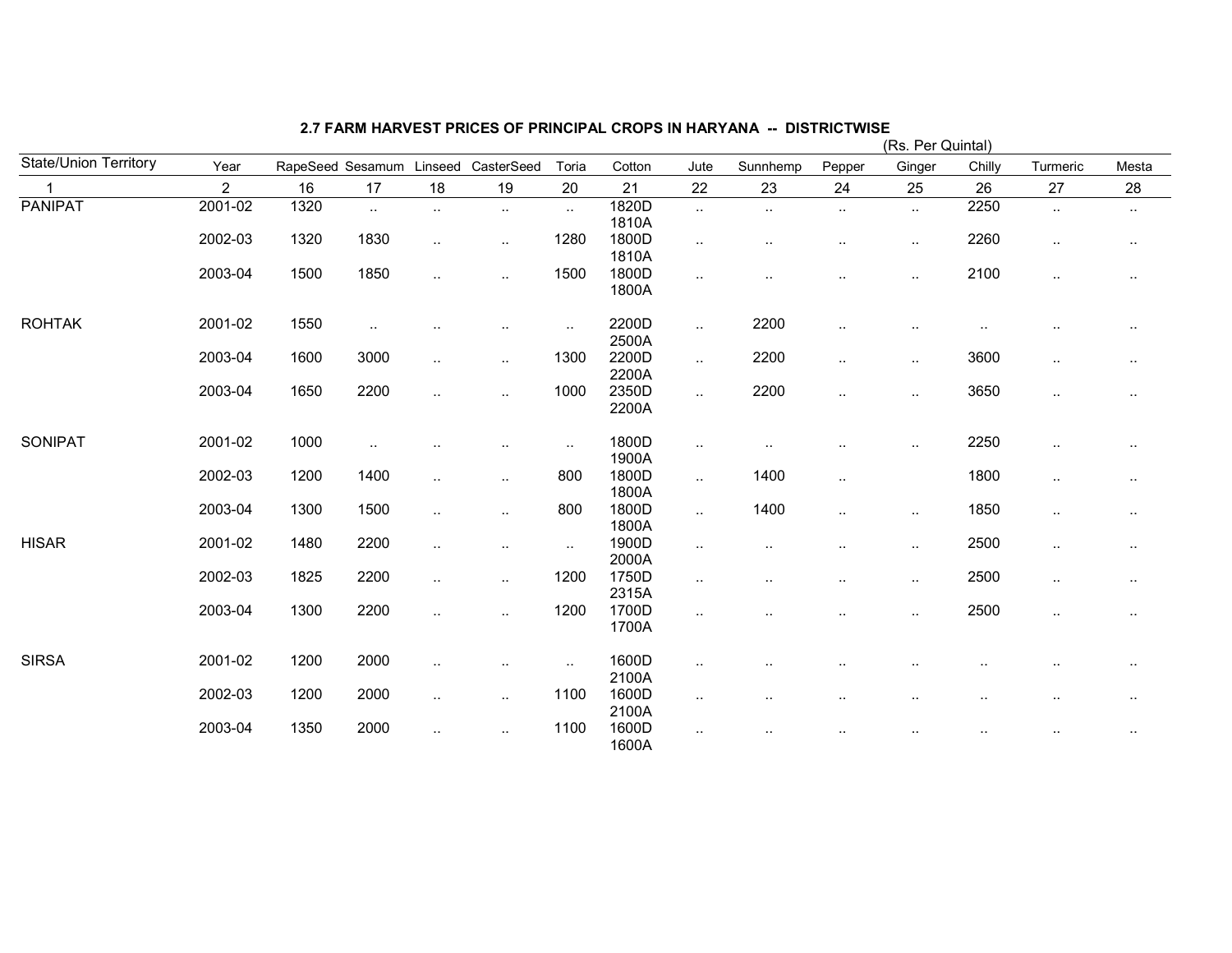|                       |                |      |                      |                      |                      |                        |                |                      |           |           | (Rs. Per Quintal)    |           |                      |                      |
|-----------------------|----------------|------|----------------------|----------------------|----------------------|------------------------|----------------|----------------------|-----------|-----------|----------------------|-----------|----------------------|----------------------|
| State/Union Territory | Year           |      | RapeSeed Sesamum     | Linseed              | CasterSeed           | Toria                  | Cotton         | Jute                 | Sunnhemp  | Pepper    | Ginger               | Chilly    | Turmeric             | Mesta                |
|                       | $\overline{2}$ | 16   | 17                   | 18                   | 19                   | 20                     | 21             | 22                   | 23        | 24        | 25                   | 26        | 27                   | 28                   |
| <b>BHIWANI</b>        | $2001 - 02$    | 1300 | $\ddot{\phantom{a}}$ | $\mathbf{L}$         | $\ldots$             | $\sim$                 | 1900D<br>1940A | $\sim$               | $\ldots$  | $\sim$    | $\sim$               | 5200      | $\sim$               | $\sim$               |
|                       | 2002-03        | 1300 | 2000                 | $\ldots$             | $\cdot$ .            | 1200                   | 1900D<br>1940A | $\sim$               |           | $\cdot$ . | $\sim$               | 3600      | $\sim$               | $\sim$               |
|                       | 2003-04        | 1350 | $\ldots$             | $\ddot{\phantom{a}}$ | $\cdot$ .            | 1200                   | 1800D<br>1800A | $\cdot$ .            |           | $\cdot$ . | $\sim$               | 4200      | $\sim$               | $\sim$               |
| <b>GURGAON</b>        | 2001-02        | 1600 | 1900                 | $\sim$               | $\ddot{\phantom{a}}$ | $\sim$                 |                |                      |           | ٠.        | $\sim$               | $\sim$    | $\cdot$ .            | $\sim$               |
|                       | 2002-03        | 1750 | 1400                 | $\ddotsc$            | $\ddot{\phantom{a}}$ | 800                    |                |                      |           | ٠.        | $\sim$               | 5000      |                      | $\ddotsc$            |
|                       | 2003-04        | 1700 | 1800                 | $\ddotsc$            | $\cdot$ .            | $\ddotsc$              | $\cdot$ .      | $\ddot{\phantom{a}}$ |           |           | $\sim$               | 3450      | $\ddot{\phantom{a}}$ | $\ddot{\phantom{a}}$ |
| <b>FARIDABAD</b>      | 2001-02        | 1150 | 1700                 | $\ddotsc$            | $\ddot{\phantom{0}}$ | $\ddot{\phantom{a}}$ . | 1700D<br>1900A | $\ddotsc$            | 2200      | $\ddotsc$ | $\ddotsc$            | 5800      | $\cdot$ .            | $\sim$               |
|                       | 2002-03        | 1200 | 1800                 | $\ldots$             | $\cdot$ .            | 950                    | 1800D<br>1800A | $\sim$               | $\ddotsc$ |           | $\ddotsc$            | $\ddotsc$ | $\ddotsc$            | $\sim$               |
|                       | 2003-04        | 1500 | 1850                 | $\ddotsc$            | $\ddot{\phantom{a}}$ | 1100                   | 1810D<br>1800A | $\cdot$ .            |           |           |                      | $\ddotsc$ | $\cdot$ .            | $\sim$               |
| <b>JIND</b>           | 2001-02        | 1450 |                      |                      | $\ddot{\phantom{a}}$ | $\ddotsc$              | 2200D<br>1900A | $\ddotsc$            |           |           | $\ddot{\phantom{1}}$ |           |                      | $\sim$               |
|                       | 2002-03        | 1900 | $\ddotsc$            |                      | $\ddot{\phantom{0}}$ | $\ddotsc$              | 2000D<br>2000A | $\ldots$             |           |           | $\sim$               | 2500      | $\sim$               | $\sim$               |
|                       | 2003-04        | 1550 | 2322                 | $\ddotsc$            | $\cdot$ .            | $\sim$                 | 2000D<br>1650A | $\ddotsc$            |           |           | $\sim$               | 4250      | $\sim$               | $\sim$               |
| MAHENDRAGARH          | 2001-02        | 1250 | $\ddotsc$            | $\ddotsc$            | $\ddot{\phantom{a}}$ | 1150                   | 1600D<br>1600A | $\ddot{\phantom{a}}$ |           |           |                      | $\ddotsc$ | $\ddotsc$            | $\sim$               |
|                       | 2002-03        | 1350 | $\cdot$ .            |                      | $\ddotsc$            | 1250                   | 1600D<br>1600A | $\cdot$ .            |           |           | $\sim$               | 2800      | $\cdot$ .            | $\sim$               |
|                       | 2003-04        | 1350 | $\ddotsc$            | $\ddot{\phantom{a}}$ | $\ddot{\phantom{a}}$ | 1250                   | 1600D<br>1750A | $\cdot$ .            |           | $\cdot$ . | $\sim$               | 6000      | $\sim$               | $\sim$               |
| <b>REWARI</b>         | 2001-02        | 1135 | 1850                 | $\sim$               | $\ddot{\phantom{0}}$ | $\sim$ $\sim$          | 1600A          | $\ddotsc$            |           |           | $\cdot$ .            | $\sim$    |                      | ٠.                   |
|                       | 2002-03        | 1610 | 3800                 | $\sim$ $\sim$        | $\ddot{\phantom{0}}$ | 1175                   | 1600A          |                      |           |           | $\cdot$ .            | 6000      |                      |                      |
|                       | 2003-04        | 1890 | 3925                 | $\sim$               | $\ddot{\phantom{0}}$ | 1350                   | 1750A          | $\sim$ $\sim$        | $\sim$    | $\cdot$ . | $\cdot$ .            | 6000      | $\sim$               | $\sim$               |